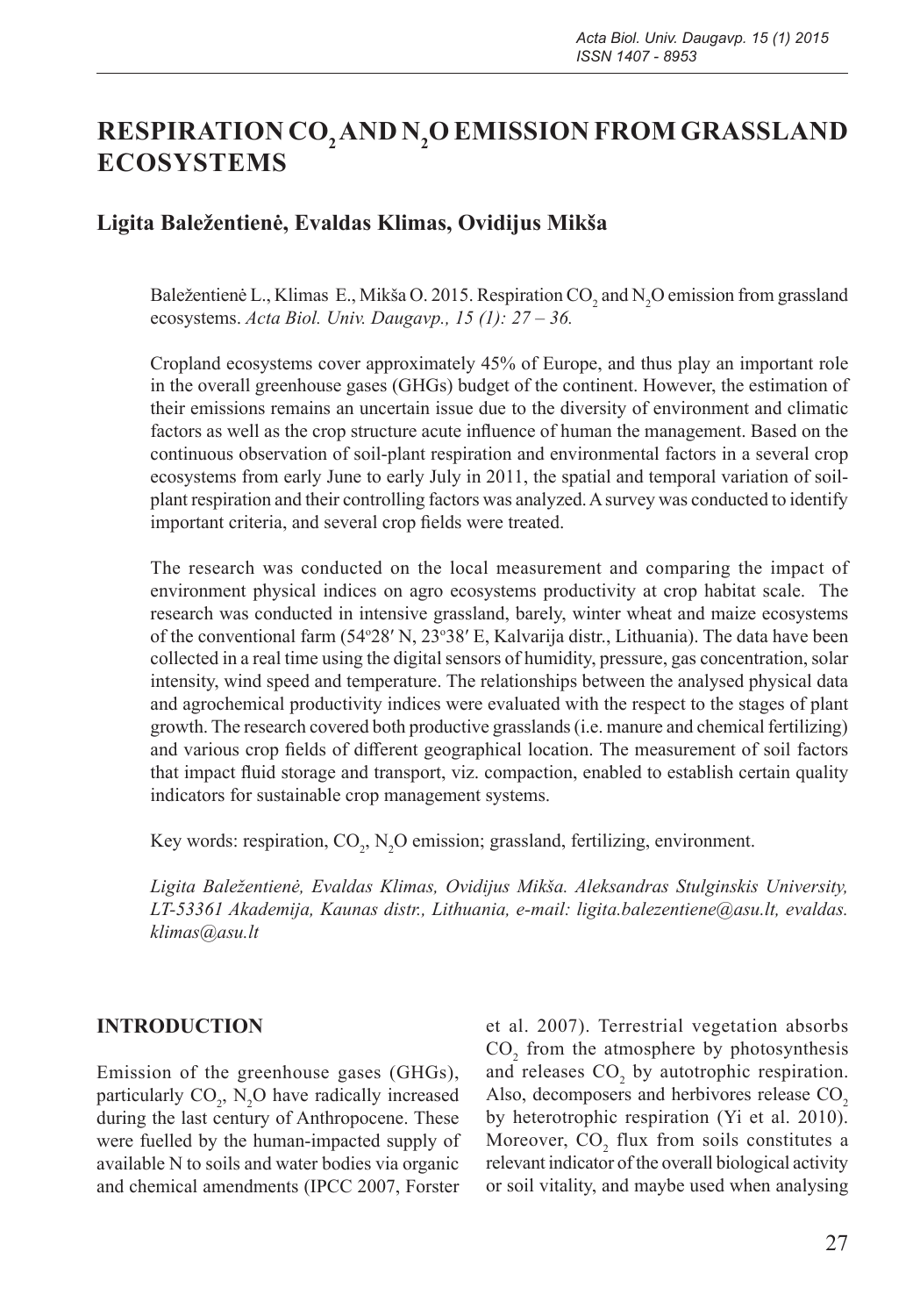the soil carbon cycle. At the global scale, the net effect of photosynthesis and respiration is an uptake of about 7–8% of the atmospheric pool of 2785 Pg  $CO<sub>2</sub>$  (Chapin et al. 2002, Prentice et al. 2001). Valladares and Niinemets (2008) found out that solar radiation is the main source of energy for carbon assimilation and growth, affecting plant evolution and acclimation. Consequently, physiological processes, including GHG emissions are related to the environment conditions, and thus must be monitored together. The relationships between terrestrial carbon exchange and climate is fundamentally important for the climate–carbon cycle feedback could significantly accelerate (or decelerate) the future climate warming (Zeng et al*.* 2005). Nitrous suboxide is predominantly produced in oxic and anoxic soil microsites through microbial nitrification and denitrification, respectively (Granli & Bøckmann 1994). Moreover,  $\mathrm{CO}_2$  and N<sub>2</sub>O differ in terms of global warming potential (GWP). With a GWP 298 times higher than that of  $CO<sub>2</sub>$  observed over 100 years (IPCC 2007), N<sub>2</sub>O has the potential to convert a positive ecosystem GHG balance (uptake) into a negative one (release). It is well known that the production of  $N_2$ O is tightly coupled to the soil organic carbon status (SOC) (Li et al. 2005). Such increase in the SOC status has been confirmed in a meta-analysis (Jastrow et al. 2005) and might be related to the elevated atmospheric  $\text{CO}_2$  concentrations due to increased plant litter inputs (Kool et al. 2010). Consequently, it could be presumed that  $N_2O$ emissions may rise with increasing atmospheric  $\text{CO}_2$  concentrations during the vegetation period.

Even though the global net effect of photosynthesis and respiration is a small uptake, the changes in land cover, soil nutrients, atmospheric CO<sub>2</sub> concentration and abiotic environment conditions affect C and N balance. Given the current increase in atmospheric  $CO<sub>2</sub>$  and the resulting change in the global climate, it is important to monitor  $CO<sub>2</sub>$  and N<sub>2</sub>O exchange in terrestrial ecosystems. However, directly observed relationships between climate and terrestrial  $CO_2$  and  $N_2O$ exchange with the atmosphere across crop ecosystems are rather limited. National and international requirements for greenhouse gas

emissions demand the development of more accurate inventories and mitigation options in agroecosystem backgrounds. Thereafter, the main aim of this research was to evaluate the respiration  $CO_2$  and  $N_2O$  emissions in differently fertilized agro ecosystems of the grain crops (mostly wheat, *Triticum aesitvum* L., maize, *Zea mays* L.) and grasslands.

## **MATERIAL AND METHODS**

Study site**.** The measurements of the emissions were conducted in the newly-sown intensively managed cultural grasslands, oat-vetch mix (cover of the 1st year grasses), maize and winter wheat (w. wheat) fields  $(54°28'N; 23°38'E)$ situated at the dairy farm, Lazdijai district (Lithuania), during the plant vegetation period of 2011. The site is located in 5-6 hardiness zone (Peel et al. 2007) of temperate climate (C) with moderate warm summer and moderate cold winter. Mean annual temperature is 5.5-7.5ºC with annual precipitation of 670 mm. The total solar radiation inflow amounts to 3600 MJ m<sup>-2</sup> in Lithuania.

Field experiments. In order to compare the impact of the organic and mineral fertilizing on  $CO<sub>2</sub>$  and N<sub>2</sub>O exchange, the experimental sites of sown productive grassland were treated in accordance with different fertilizing schemes: 1) organic fertilizer - liquid cattle manure, LM rate of 25 m<sup>3</sup> ha<sup>-1</sup> (50 % dry matter, 3.8% N: 50 % available ammonia and nitrated N, and 50 % organic N) in spring and 2) complex mineral fertilizers, MF rates of 300 kg ha $^1$   $\text{N}_{5}\text{P}_{15}\text{K}_{30}$  $(N34)$  in spring. Additionally, 100 kg ha<sup>-1</sup> rate of ammonia saltpetre (NH<sub>4</sub>NO<sub>3</sub>) was applied after the  $1<sup>st</sup>$  and  $2<sup>nd</sup>$  cuts of all grasslands and maize. Two cuts scheme was applied in both grassland sites during the vegetation period. Grasslands were cut at the beginning of grass flowering stage. The productive grassland was composed of sown plant species: 10% p. ryegrass *Lolium perenne* 'Sodrė', 15 % x *festulolium* 'Punia', 15 % t. eraičiniai 'Dotnuvos-1'; 10% timothy *Pleum pratense* 'Gintaras'; 10 % bluegrass *Poa pratensis* 'Lanka'; 10% lucerne *Medicago sativa*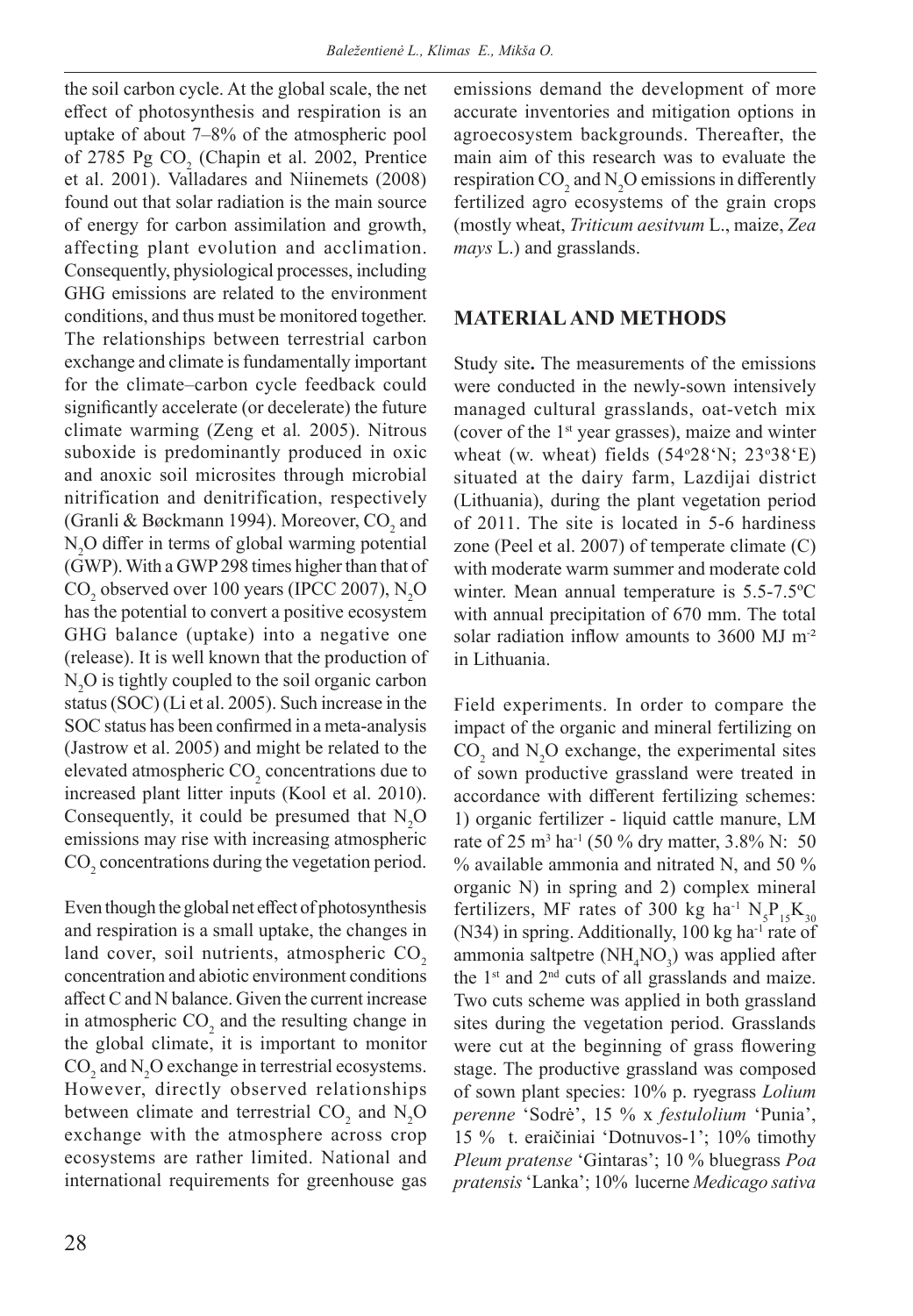| Crop                                               |                            | Yield, t ha <sup>-1</sup>                             |                                |     |
|----------------------------------------------------|----------------------------|-------------------------------------------------------|--------------------------------|-----|
|                                                    | LM, $m^3$ ha <sup>-1</sup> | $MF(NPK)$ , kg ha <sup>-1</sup>                       | $NH4NO3$ , kg ha <sup>-1</sup> |     |
| Grassland LM $\vert$ 25 (in spring)<br>$(3.8\% N)$ |                            |                                                       | $100+100$                      | 53  |
| Grassland MF                                       |                            | $N_{5}P_{15}K_{30}$ , rate of 300 kg ha <sup>-1</sup> | $100+100$                      | 58  |
| Oat-vetch (cover)                                  |                            | $N_s P_{1s} K_{30}$ , rate of 300 kg ha <sup>-1</sup> |                                | 64  |
| W. wheat                                           |                            | $N_s P_{1s} K_{30}$ , rate of 300 kg ha <sup>-1</sup> |                                | 5.7 |
| Maize for silage                                   | 40 (in summer)             | $N_{5}P_{15}K_{30}$ , rate of 300 kg ha <sup>-1</sup> | 100                            | 50  |

Table 1. Grassland and crops fertilizing and productivity

Table 2. Soil agrochemical mean parameters at the end of vegetation period ( $p<0.05$ )

|                                            | Agrochemical indices |     |           |                 |                                |                              |
|--------------------------------------------|----------------------|-----|-----------|-----------------|--------------------------------|------------------------------|
| Crop                                       | Humus, $\%^*$        | pH  | $SOC, \%$ | $N_{total}$ , % | $P_2O_5$ , mg kg <sup>-1</sup> | $K_2O$ , mg kg <sup>-1</sup> |
| Grassland LM                               | 2.9                  | 7.1 | 1.62      | 0.59            | 171                            | 219                          |
| Grassland MF                               | 2.8                  | 7.0 | 1.56      | 0.51            | 170                            | 218                          |
| Oat-vetch (cover of the I yr. grass)   2.6 |                      | 6.9 | 1.51      | 0.46            | 168                            | 215                          |
| W. wheat                                   | 2.6                  | 7.0 | 1.50      | 0.47            | 167                            | 216                          |
| Maize                                      | 2.6                  | 7.0 | 1.51      | 0.46            | 169                            | 217                          |

'Birutė' , 5% red clover *Trifolium pratense* 'Liepsna' and 10 % 'Arimaičiai', and 15% white clover *Trifolium repens* 'Sūduviai'. Grassland productivity was evaluated by weighting the biomass (t ha<sup>-1</sup>; Table 1).

The 300 kg ha<sup>-1</sup> spring fertilizing rate of  $\text{N}_{5}\text{P}_{15}\text{K}_{30}$ was applied for the oat-vetch mix (cover of the 1st year grasses), maize 'Morella' and winter wheat 'Ada'. Additionally, maize was fertilized 100 kg ha<sup>-1</sup> NH<sub>4</sub>NO<sub>3</sub> (N34) and 40 t ha<sup>-1</sup> of manure in summer.

Physical-meteorological measurements of the environment. All the sites featured the same soil type, namely clay loam topsoil over silt loam (*Calc(ar)i-Endohypogleyic Luvisol*, FAO, 1997). Humus horizon was 20 cm deep. Soil pH ranged in between 6.9 and 7.1. the soil also featured 2.9-2.6 % humus content, 167-171 mg kg<sup>-1</sup> P<sub>2</sub>O<sub>5</sub>, and 215-219 mg  $kg^{-1} K_2O$  (Table 2).  $P_2O_5$  and  $K_2$ O content exceeded the average values thus indicating a nutrient-rich topsoil favourable for plant growth (Table 2).

Soil compaction (kPa) was measured by Compaction meter SC 900, Campbell, soil temperature  $({}^{\circ}C)$  by CM 107, soil humidity (%) by sensor HydroSense CS-620[47]. Meteorological variables observed include air temperature, net radiation and precipitation (Fig. 1). Air temperature ( $\rm ^{o}C$ ) and humidity (%) were measured by mobile air station Meteo Multi, Campbell (sensor FMA510, humidity sensor PS 2174).

Fluxes measurement. GHG emissions were measured one week after fertilizing which was applied after each cut in the end of May and July in absence of frost stress for biota. Soil-plant fluxes, namely  $CO_2$  (mg h<sup>-1</sup> m<sup>-2</sup>) and N<sub>2</sub>O (µg  $h^{-1}$  m<sup>-2</sup>) were assessed by static chamber method (Hutchinson & Livingston 1993). We used transparent and opaque chambers for estimation ecosystem respiration (R) (Baldocchi et al 2001, Law et al. 2002) related to ecosystem exchange of  $\mathrm{CO}_2$  between the biosphere and the atmosphere (Nemani et al. 2003, Smith et al. 2010).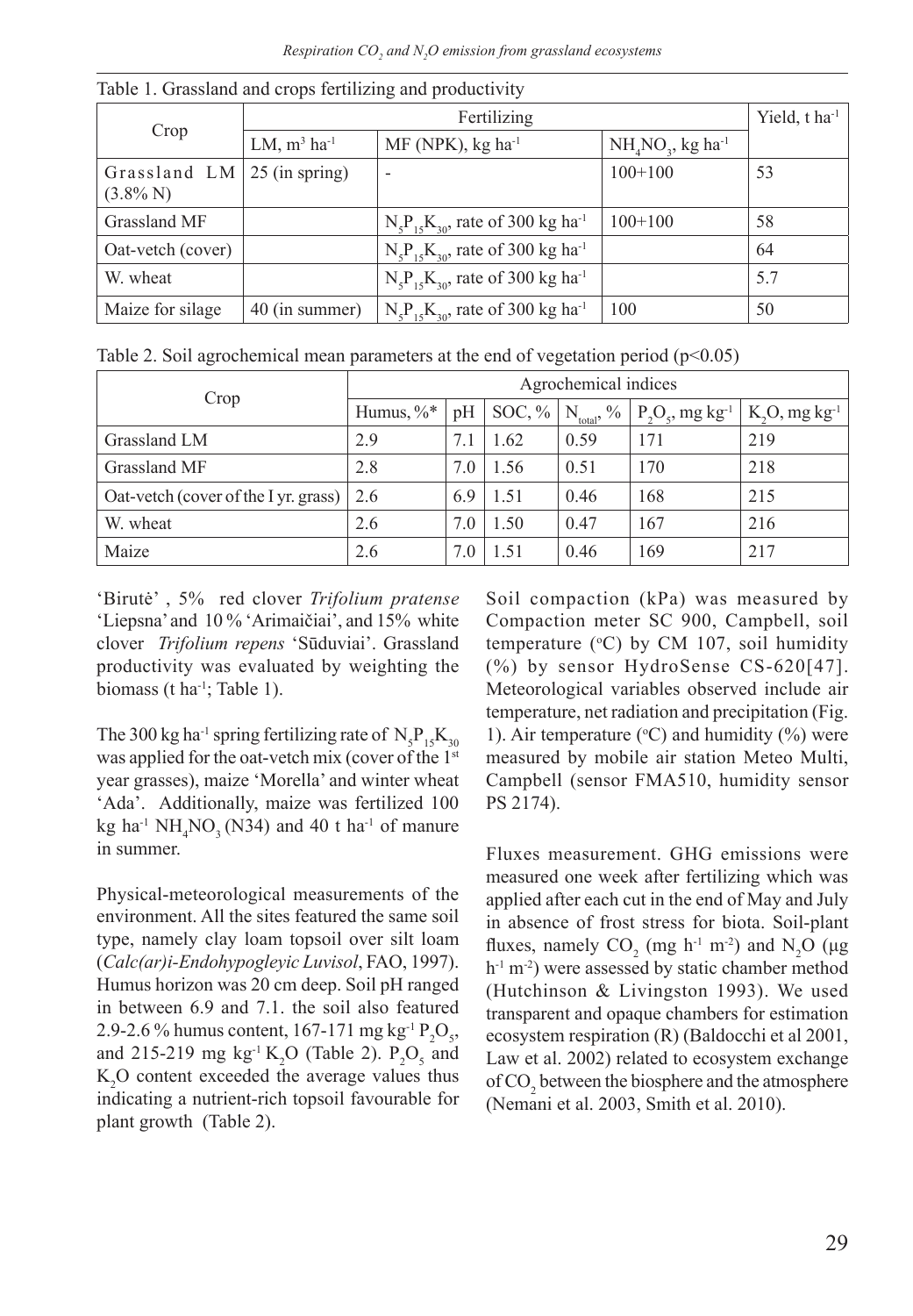

Fig.1. Variation of the site meteorological parameters during the GHG measurement in June-July.



Fig. 2. Soil compaction alteration depending on depth in different crop fields.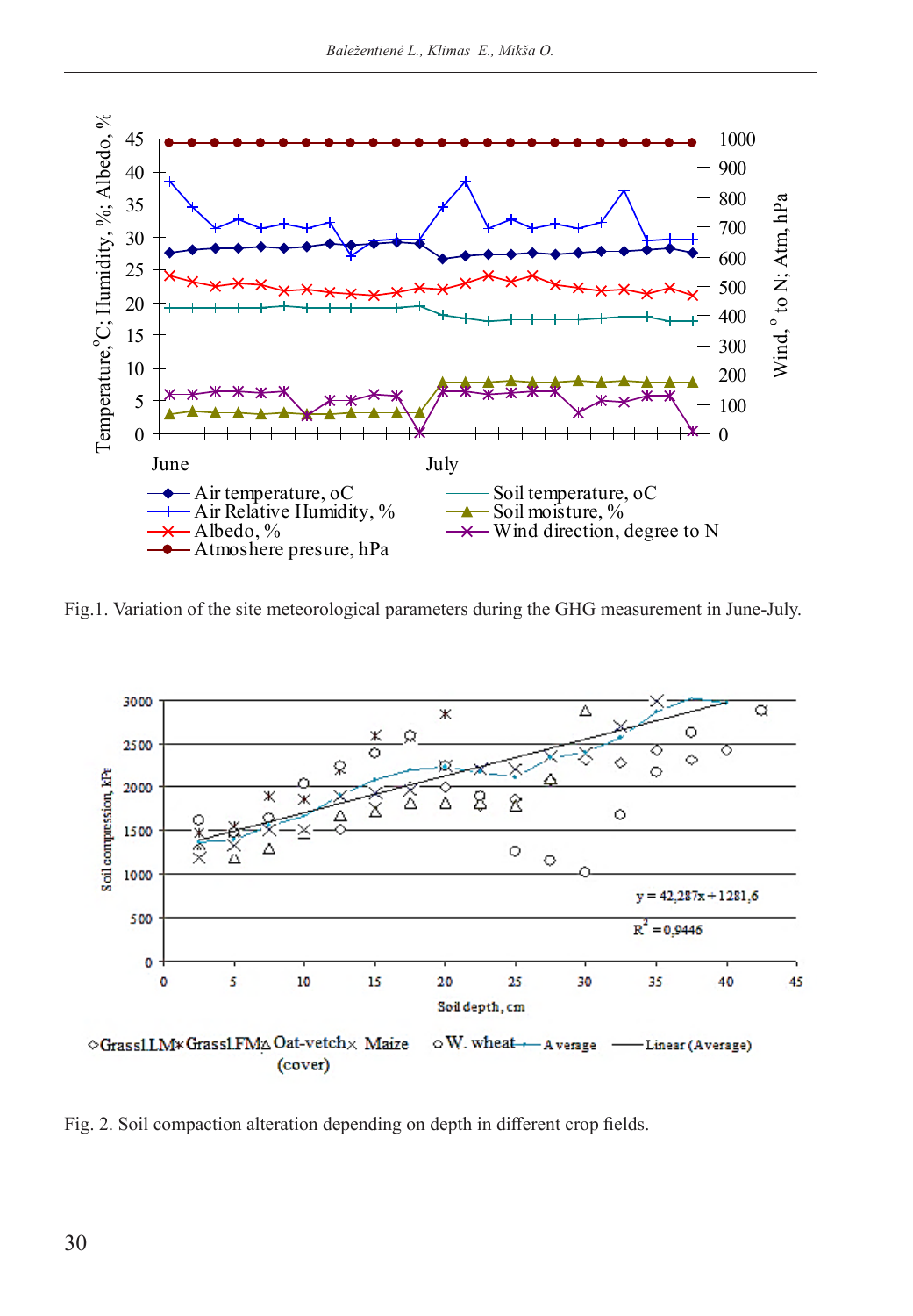*Respiration CO<sup>2</sup> and N<sup>2</sup> O emission from grassland ecosystems*

| Emission                                                  | Table 3. Correlations (1) between includibilities and consistents<br>Air Relative Humidity<br>Soil temperature<br>Air temperature |        |       |  |  |  |
|-----------------------------------------------------------|-----------------------------------------------------------------------------------------------------------------------------------|--------|-------|--|--|--|
| $CO_3$ , mg h <sup>-1</sup> m <sup>-3</sup>               | 0.6                                                                                                                               | $-0.5$ | U.S   |  |  |  |
| N <sub>2</sub> O, $\mu$ g h <sup>-1</sup> m <sup>-3</sup> | 0.6                                                                                                                               | $-0.3$ | (0.4) |  |  |  |

Table 3.Correlations (r) between meteorological indices and emissions

Statistics. Results were obtained in five sites of each study field (n=10). The inter-dependency and correlation of solar intensity, temperature of environment, pressure, and wind speed, soil density were investigated. The air temperature and humidity results were collected evaluating change of the humidity, temperature etc. in the time of dry period. The confidence limits of the data were based on Student's theoretical criterion at the level of statistical significance p<0.05.

### **RESULTS AND DISCUSSION**

Meteorological conditions, namely temperature, humidity and exposure, impacted not only plant growth and productivity, but also correlated with gas emission processes (Table 3). These conditions were rather similar during measurement and favourable for plant vegetation. The relative air humidity ranged in between 27.2% and 38.5% in June and between 29.5% and 38.5 % in July (Fig. 1), and thus caused higher atmospheric pressure in June (984.6-985.2 hPa), than in July (9823- 982.9 hPa). June was also specific with a higher air and soil temperature  $(27.7-29.2^{\circ}C)$ and 19.3-19.4°C respectively), if compared to July (26.7-28.2°C and 17.1-18.0°C respectively) possibly due to more northern direction of wind in July. Consequently, significant lower soil moisture was measured in June (3-3.4%), than in July (7.9-8.1%). Nonetheless, albedo composed only 21-24% due to continuous plant cover in the analysed crops which actively absorbed sunlight involved in photosynthesis.

In accordance with previous findings on the porosity changes upon compaction (Alaoui et al., 2011; Naderi-Boldaji et al., 2013), the field measurement showed a significant correlation between soil compaction and soil depth (y  $42,287x + 1281,6$ ; r=0.9) across the study sites

(Fig. 2). The structural changes leading to soil compaction constitute the major cause of soil degradation in modern agriculture and forestry. Indeed, it is soil degradation that affects water retention and hydraulic conductivity functions here. The compactness of 1000-2500 kPA was obtained in surface layers for 5-25 cm depth. Nonetheless, the subsoil compaction ranged in between 1000 and 3000 kPa across different crop fields. The observed compaction levels observed higher than the upper limit of compaction, and thus indicated the direction to be taken to improve the model of applied soil machinery.

Corresponding to the previous findings for different crops (Baldocchi et al. 2001, Gilmanov et al. 2012, Ma et al. 2013), the described environmental conditions as well as crop species impacted GHG emissions in the evaluated agroecosystems. Based on studies by Nemani et al. (2003) and Smith et al. (2007, 2010), we treated the components of GHG emission, as the indicator of ecosystem function of shortplant croplands. The intermittent chamber measurements were employed to obtain the latter data. In this study we focused on the carbon dioxide  $({\rm CO}_2)$  released by ecosystem respiration (autotrophic and heterotrophic). The  $CO_2$  and  $N<sub>2</sub>O$  emissions rate varied across time and crops, which were specific with different growth, photosynthesis type and activity throughout the GHG estimation period. Moreover, 'biomass ratio hypothesis' (Grime 1998), suggest that ecosystem properties and functions (i.e. carbon and nitrogen cycles) should be related to the trait values of the dominant contributors to the plant biomass. Consequently, the lower  $CO_2$  exchange rate was observed in June than that in July. It could be explained by a more robust development and heterotrophic respiration of soil microbiota. This development occurs during middle summer (July) due to improvements of the abiotic environment, specifically temperature which stimulated biota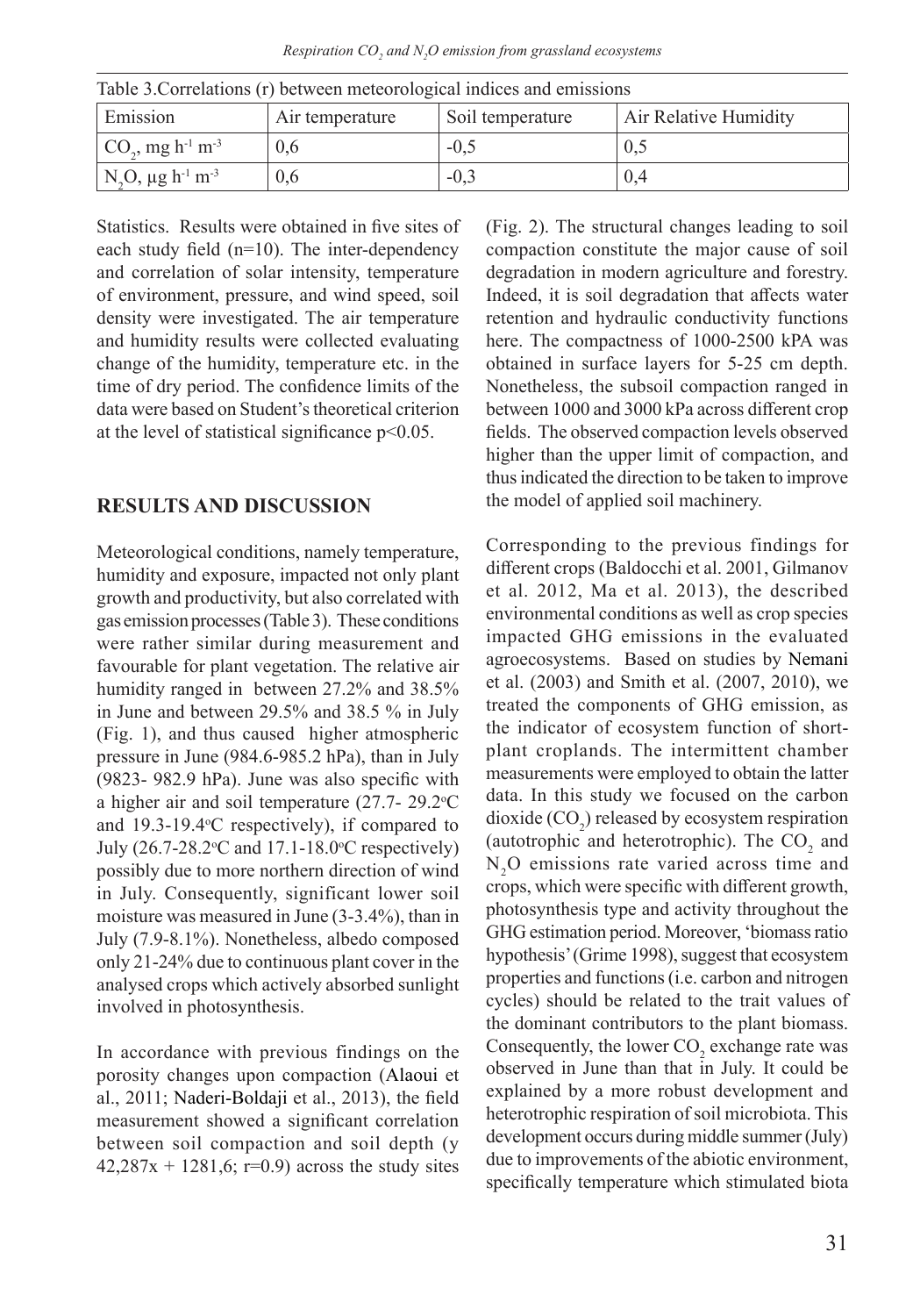

Fig, 3. Ecosystems respiration  $CO_2$  and  $N_2O$  emissions from grasslands and different crops in June.

in ecosystems (Frantz et al. 2004, Mielke & Schaffer 2010).

A strong correlation between emissions and crop yields was determined. Correlation between CO<sub>2</sub> exchange rate  $(r=0.6)$  and crop yield  $(t \text{ ha}^{-1})$  was positive:  $y = 0.9867x + 2.1559$ . Nonetheless, a negative strong correlation (r=-0.8) between  $\text{N}_2\text{O}$ emissions and crops yield (represented by a pairwise regression  $y = -0.0178x + 0.097$ ) indicates a possibility for N assimilation and bounding by increasing the crop biomass.

Respiration  $CO<sub>2</sub>$  gains were obtained across different crops and varied throughout June and July (Fig.3-4). The observed  $CO_2$  emissions were lower in June than those in July. It ranged in between 0.51 mg h<sup>-1</sup> m<sup>-3</sup> and 5.93 mg h<sup>-1</sup> m<sup>-3</sup> in June and between 4.72 and 99.38 mg  $h^{-1}$  m<sup>-3</sup> in July. The relatively high air and soil temperatures observed in June were favourable for  $CO<sub>2</sub>$ assimilation, possibly stimulating  $CO$ , absorbtion by photosynthesis and an intensive plant growth. Fallowing Schlesinger and Andrews (2000), soil respiration is the primary path by which  $CO<sub>2</sub>$ fixed by land plants returns to the atmosphere and currently is recognized as one of the largest fluxes in the global carbon cycle. Changes in environment temperature conditions constitute a well-known driver of respiration production (Davidson et al. 1998). Our results correspond to these conclusions by exhibiting a strong

correlation (r=0.7) between respiration intensity and environment temperature.

Corresponding to the previuos findings (Aubinet et al. 2009, Baldocchi 2003, Zheng et al. 2012, Franks & Hadingham, 2012), that the advantage of integrated soil–crop system management obviously influenced the GHG emission rate, we found a negative correlation between  $CO<sub>2</sub>$ emissions and sequestered carbon in SOC (r=  $-0.6$ ) and soil N deposition ( $r=0.5$ ). Although a strong positive correlation (r=0.9) was observed between soil N deposition and  $N_2O$  emissions (Lund et al. 2009), a weak correlation was observed between SOC and  $N_2O$  emission  $(r=0.3)$ .

Among the analysed crops, winter wheat (7.99 mg h<sup>-1</sup> m<sup>-3</sup>) and maize (143 mg h<sup>-1</sup> m<sup>-3</sup>) featured the highest  $CO_2$  rate (Figs 3, 4). Meanwhile, the  $CO_2$  emissions of maize (5.93 mg h<sup>-1</sup> m<sup>-3</sup>) and early crops  $(5.77 \text{ mg h}^{-1} \text{ m}^{-3} \text{ of grassland LM and})$ 5.38 mg  $h^{-1}$  m<sup>-3</sup> of barley) were similar and lower than that of w. wheat in June.

It is obvious that the carbon inputs through the spring organic manure amendments induced higher CO<sub>2</sub> emission in organically fertilized grassland (LM). Subsequently,  $0.51 \text{ mg h}^{-1} \text{ m}^{-3}$ CO<sub>2</sub> emission was the lowest one in grassland MF in June. Nonetheless, an additional LM application for highly productive maize yielded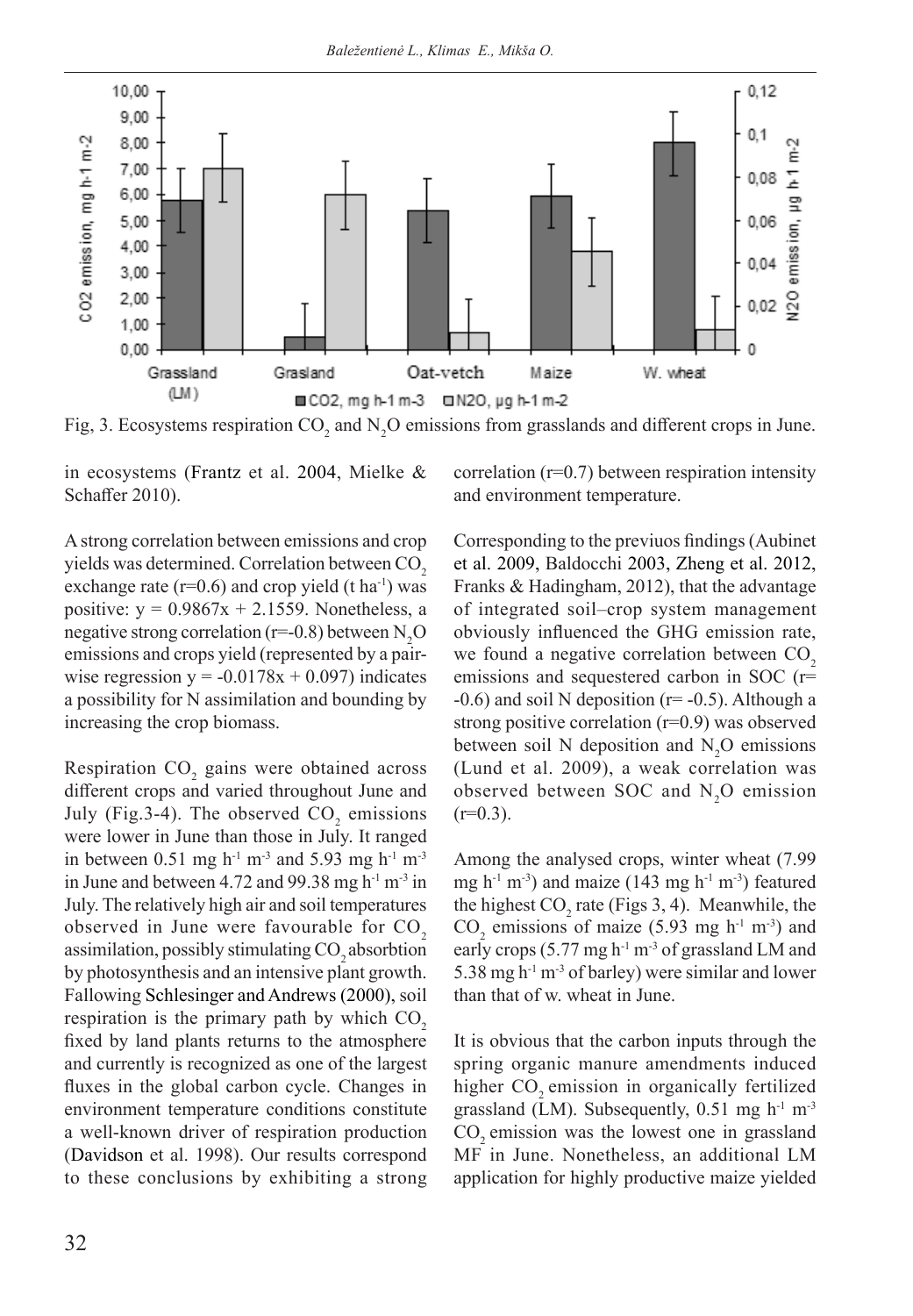

Fig. 4. Ecosystems respiration CO<sub>2</sub> and N<sub>2</sub>O emissions from grasslands and different crops in July.

the highest rates of the emitted  $CO_2$  across the analysed crops in July (Fig. 4).

In accordance the previous studies (Aguilera et al. 2013, Kong et al. 2013),  $N_2O$  emission was very dependent on the fertilizing technology, particularly with N availability (Lund et al., 2009). Thereafter, a strong positive correlation  $(r=0.9)$  between soil N deposition and N<sub>2</sub>O emission can explained the highest emission rates in grassland MF (0.085 and 0.02  $\mu$ g h<sup>-1</sup> m<sup>-3</sup>) and maize crop (0.046 and 0.06  $\mu$ g h<sup>-1</sup> m<sup>-3</sup>) (Fig. 3-4). These crops were additionally supplied with N fertilizers during the plant vegetation. Nonetheless, a negligible  $N_2O$  emission (0.085-0.06  $\mu$ g h<sup>-1</sup> m<sup>-3</sup>) indicated rather reasonable N fertilizing rates, which are fully assimilated by plants and soil biota, thus leading to a decrease in  $N_2$ O emission and climate change mitigation.

#### **CONCLUSION**

This study investigated  $CO_2$  and  $N_2O$  agricultural emissions from five differently managed grassland and crops ecosystems. The meteorological conditions, namely temperature, humidity

and exposure, were correlated with the gas emission indicators. Soil porosity changes due to compaction were significantly correlated with soil depth  $(r=0.9)$ . Furthermore, the subsoil compaction ranged in between 1000 and 3000 kPa across the different crop fields altering environment conditions for soil biota. Soil agrochemical content differently impacted GHG emissions. CO<sub>2</sub> emissions negatively correlated to SOC  $(r=-0.6)$ . Correlation between SOC and  $N_2$ O emissions determined weak (r=0.3).

Integrated soil–crop system management impacted ecosystem respiration and  $N_2O$ emission. N deposition significantly  $(r=0.9)$ stimulated  $N_2O$  emissions. Negative effects of N nutrient addition were found for CO<sub>2</sub> emission  $(r=-0.5)$ .

The  $CO_2$  and  $N_2O$  emissions differed across the fertilizing regimes, viz. organic and chemical, and ecosystem plant species (due to their biological peculiarities). Indeed, the highest discrepancies were observed between grassland and arable fields, thus highlighting the need for spatial disaggregation to improve the accuracy of the inventory.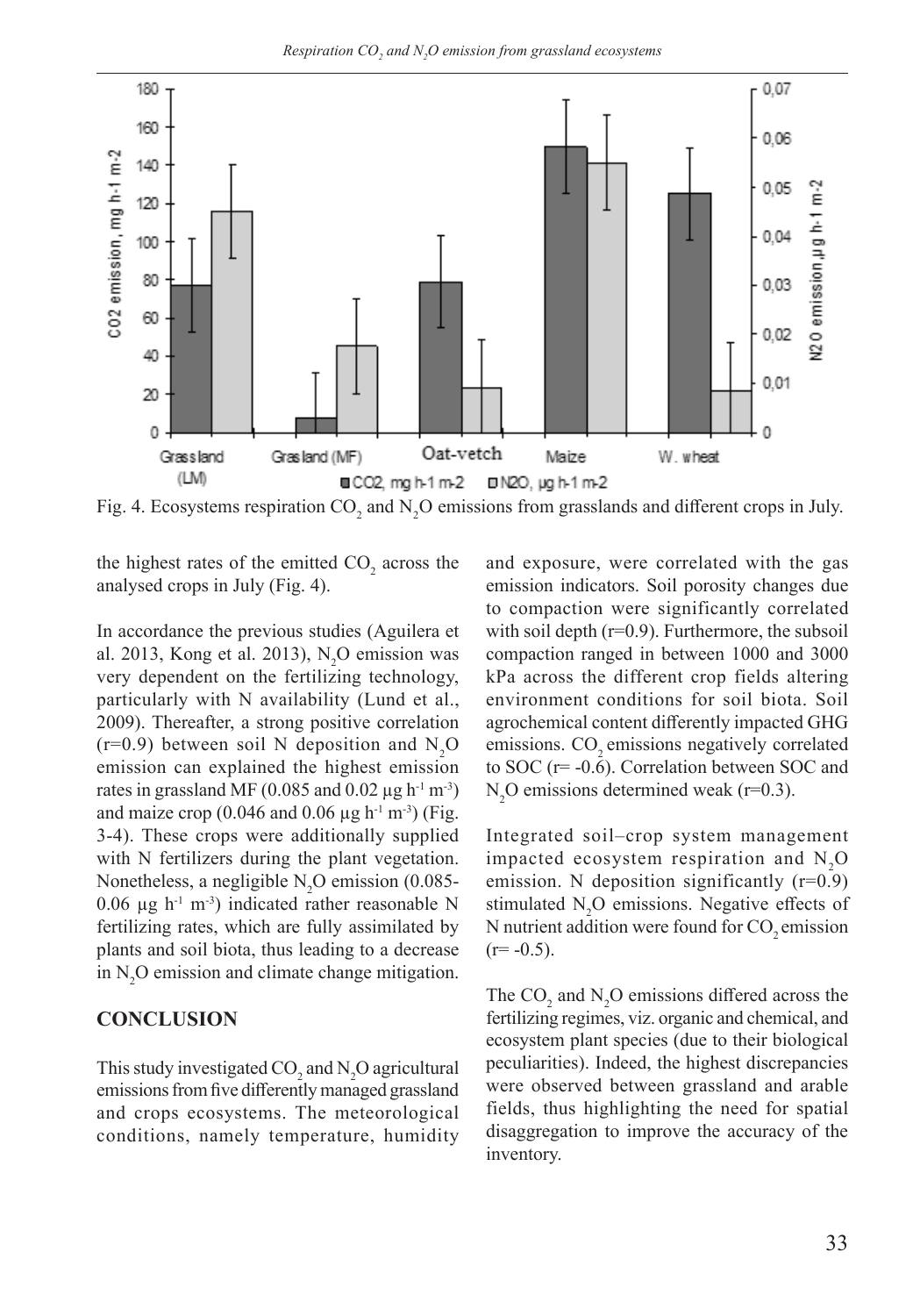## **REFERENCES**

- Aguilera E., Lassaletta L., Sanz-Cobena A., Garnier J., Vallejo A. 2013. The potential of organic fertilizers and water management to reduce  $N_2O$  emissions in Mediterranean climate cropping systems. *A review. Agriculture, Ecosystems and Environment*, 164: 32-52.
- Alaoui A., Lipiec J., Gerke H.H. 2011. A review of the changes in the soil pore system due to soil deformation: A hydrodynamic perspective. *Soil Tillage Research*, 115–116: 1-15.
- Aubinet M., Moureaux C., Bodson B., Dufranne D., Heinesch B., Suleau M., Vancutsem F., Vilret A. 2009. Carbon sequestration by a crop over a 4-year sugar beet/winter wheat/ seed potato/winter wheat rotation cycle. *Agriculture and Forest Meteorology,* 149: 407–418.
- Baldocchi D. D. 2003. Assessing the eddy covariance technique for evaluating carbon dioxide exchange rates of ecosystems: past, present and future. *Global Change Biology*, 9 (4): 479-492.
- Baldocchi D., Falge E., Olson R., et al. 2001. FLUXNET: a new tool to study the temporal and spatial variability of eco-system-scale carbon dioxide, water vapor, and energy flux densities. *Bulletin of American Meteorology Society,* 82: 2415–34.
- Chapin F. S. III, Matson P. A., Mooney H. A. 2002. Principles of terrestrial ecosystem ecology. New York: Springer, 368 pp.
- Davidson E. A., BelkE., Boone R. D. 1998. Soil water content and temperature as independent or confounded factors controlling soil respiration in a temperate mixed hardwood forest**.** *Global Change Biology*, 4: 212-227.
- Forster P., Ramaswamy V., Artaxo P., Berntsen T., Betts R., Fahey D.W., Haywood J., Lean J.,

Lowe D.C., Myhre G., Nganga J., Prinn R., Raga G., Schulz M., van Dorland R. 2007. Changes in Atmospheric Constituents and in Radiative Forcing. In Solomon, S., D. Qin, M. Manning, Z. Chen, M. Marquis, K.B. Averyt, M.Tignor and H.L. Miller (eds.), Climate Change 2007: The Physical Science Basis. Contribution of Working Group I to the Fourth Assessment Report of the Intergovernmental Panel on Climate Change. Cambridge, New York: Cambridge University Press.

- Franks J. R., Hadingham B. 2012. Reducing greenhouse gas emissions from agriculture: Avoiding trivial solutions to a global problem. *Land Use Policy,* 29: 727– 736.
- Frantz J. M., Cometti N. N., Bugbee B. 2004. Night temperature has a minimal effect on respiration and growth in rapidly growing plants. *Annals of Botany*, 94: 155–166.
- Gilmanov T. G., Wylie B. K., Tieszen L. L., Meyers T. P., Baron V. S., Bernacche C. J., Billesbach D. P., Burba G. G., Fischer M. L, Glenn A. J., Hanan N. P, Hatfield J. L., Heuer M. W, Hollinger S. E., Howard D.M., Matamala R., Prueger J. H., Tenuta M., Young D. G. 2013.  $CO_2$  uptake and ecophysiological parameters of the grain crops of midcontinent North America: Estimates from flux tower measurements. *Agriculture, Ecosystems and Environment*, 164: 162– 175.
- Granli T., Bockman O. C. 1994. Nitrous oxide from agriculture. *Norwegian Journal of Agriculture Science,* 12: 128.
- Grime J. P. 1998. Benefits of plant diversity to ecosystems: immediate, filtre and founder effects. *Journal of Ecology,* 86: 902–910.
- IPCC, 2007. Summary for Policymakers. In IPCC (Ed.), Climate Change 2007, The Physical Science Basis: Contribution of Working Group I to the Fourth Assessment Report of the Intergovernmental Panel on Climate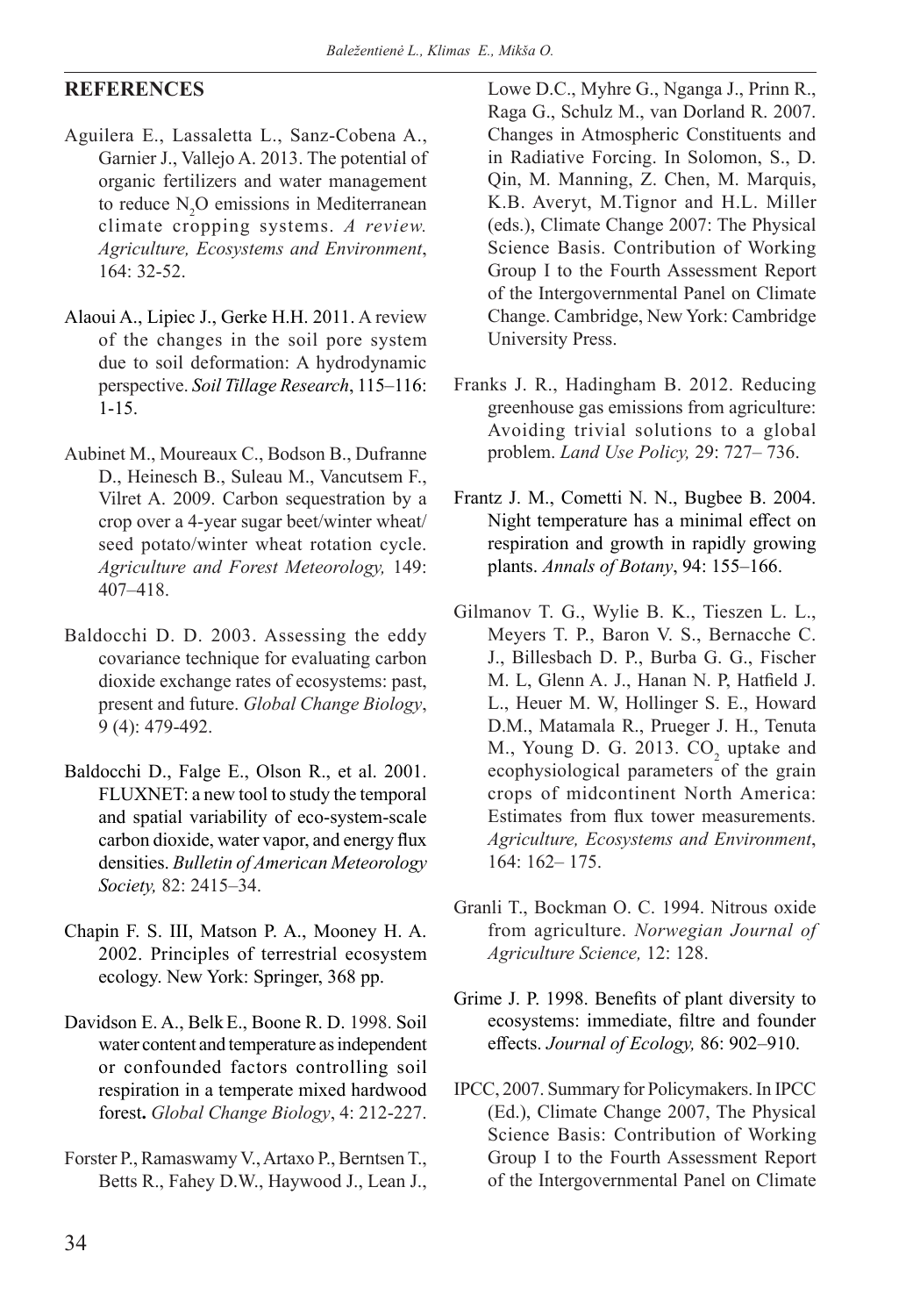Change. Cambridge, New York: Cambridge University Press.

- Jastrow J.D., Miller R.M., Matamala R., Norby R.J., Boutton T.W., Rice C.W., Owensby C.E. 2005. Elevated atmospheric carbon dioxide increases soil carbon. *Global Change Biology,* 11: 2057-2064.
- Kong A.Y.Y., Hristova K., Scow K.M., Six J. 2010. Impacts of different N management regimes on nitrifier and denitrifier communities and N cycling in soil microenvironments. *Soil Biology and Biochemistry,* 42: 1523–1533.
- Kool D.M., Wrage N., Zechmeister-Boltenstern S., Pfeffer M., Brus D., Oenema O., Van Groenigen J.W. 2010. Nitrifier denitrification can be a source of N2O from soil: a revised approach to the dual isotope labelling method. *Europe Journal of Soil Science,* 61: 759-772.
- Law B. E., Falge E.; Gu L.; et al. 2002. Environmental controls over carbon dioxide and water vapor exchange of terrestrial vegetation. *Agriculture and Forest Meteorology*, 113: 97–120.
- Lund M., Christensen T. R., Mastepanov M., Lindroth A., Ström L. 2009. Effects of N and P fertilization on the greenhouse gas exchange in two northern peatlands with contrasting N deposition rates. *Biogeoscience*, 6: 2135–2144.
- Ma Y.C., Kong X.W., Yang B., Zhang X.L., Yan X.Y., Yang J.C., Xiong Z.Q. 2013. Net global warming potential and greenhouse gas intensity of annual rice–wheat rotations with integrated soil–crop system management. *Agriculture, Ecosystems and Environment,* 164, 1: 209-219.
- Mielke M.S., Schaffer B. 2010. Photosynthetic and growth responses of *Eugenia uniflora* L. seedlings to soil flooding and light intensity. *Environment Expertise and Botany,* 68: 113-121.

Naderi-Boldaji M., Sharifi A., Alimardani R., Hemmat A., Keyhani A., Loonstra E.H., Weisskopf P., Stettler M., Keller T. 2013. Use of a triple-sensor fusion system for on-the-go measurement of soil compaction. *Soil Tillage Responses,* 128: 44-53.

- Nemani R. R., Keeling C. D., Hashimoto H., Jolly W. M., Piper S. C., Tucker C. J., Myneni R. B., Running S. W. 2003. Climate-driven increases in global terrestrial net primary production from 1982 to 1999. *Science*, 300: 1560–3.
- Prentice I. C., Farquhar G. D., Fasham M. J. R., Goulden M. L., Heimann M., Jaramillo V. J., et al. 2001. The carbon cycle and atmospheric carbon dioxide. In J. T. Houghton, Y. Ding, D. J. Griggs, M. Noguer, P. J. van der Linden, X. Dai, K. Maskell, and C. A. Johnson (Eds.), Climate change 2001: The scientific basis. Contribution to the third assessment report of the Intergovernmental Panel on Climate Change (pp. 185–237). Cambridge: Cambridge University Press.
- Schlesinger W. H., Andrews J. A. 2000. Soil respiration and the global carbon cycle. *Biogeochemistry*, 48: 7–20.
- Smith P., Lanigan G., Kutsch W.L., Buchmann N., Eugster W., Aubinet M., Ceschia E., Béziat P., Yeluripati J.B., Osborne B., Moors E.J., Brut A., Wattenbach M., Saunders M., Jones M. 2010. Measurements necessary for assessing the net ecosystem carbon budget of croplands. *Agriculture, Ecosystems and Environment,* 139: 302–315.
- Smith P., Martino D., Cai Z., Gwary D., Janzen H., Kumar P., McCarl B., Ogle S., O'Mara F., Rice C., Scholes B., Sirotenko O. 2007. Agriculture. In: Metz B., Davidson O.R., Bosch P.R., Dave R., Meyer L.A. (Eds.), Climate Change 2007: Mitigation. Contribution of Working Group III to the Fourth Assessment Report of the Intergovernmental Panel on Climate Change (pp. 497–540). Cambridge, New York: